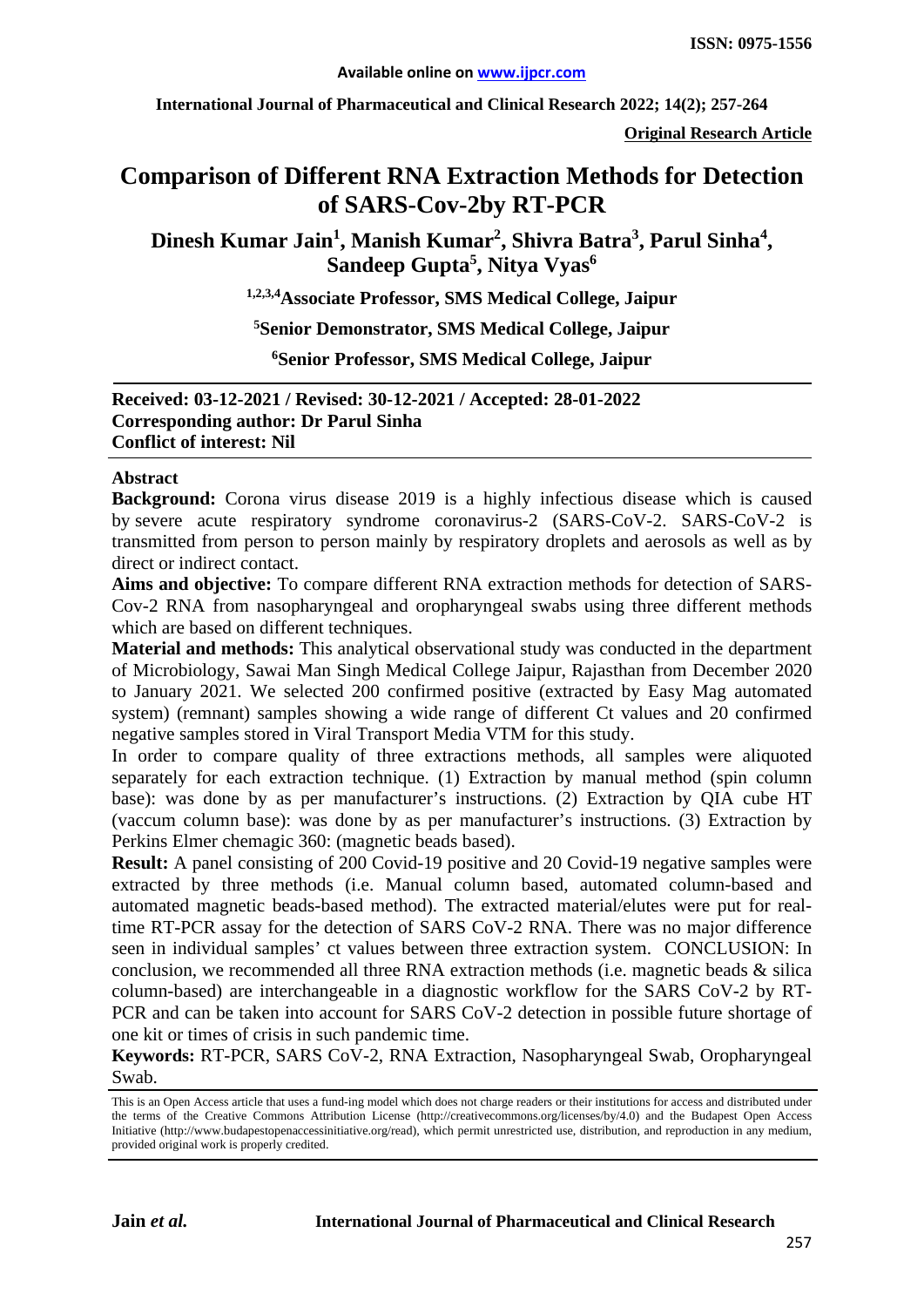# **Introduction**

Corona virus disease 2019 (COVID-19) is a highly infectious disease which is caused by severe acute respiratory syndrome coronavirus-2 (SARS-CoV-2), a member of the Coronavirus family. At the end of 2019, it was first reported in Wuhan, Hubei Province of China.SARS-CoV-2 is transmitted from person to person mainly by respiratory droplets and aerosols as well as by direct or indirect contact<sup>[1]</sup>. Symptomatic cases of COVID-19 are the main source of transmission, while asymptomatic and pre-symptomatic infected individuals might also be the potential sources of SARS-CoV-2 infection[2]. These characteristics may explain the rapid pan epidemic spread of this virus[1]. Thus in a short time SARS-CoV-2 spread from China to a dozen of countries and within a few months developed into a pandemic (outbreak)[2].

Social distancing and large-scale testing of the population are the essential measures required to control the current COVID-19 pandemic[3].

The World Health Organisation (WHO) recommends several public health

Measures[4].

- I. Rapid diagnosis and immediate isolation of the cases
- II. Rigorous tracking
- III. Precautionary self-isolation

Though many efforts are being put forth on fast development of novel rapid and reliable diagnostic tests, to date, real time reverse transcriptase PCR or RT- PCR test for respiratory samples is still considered the gold standard to detect SARS-CoV-2 infection[5].

RT- PCR is highly sensitive and specific viral detection method as compare to other methods (e.g. viral antigen test, serology, electron microscopy) and is based on viral RNA extraction from respiratory specimens (i.e. Nasopharyngeal swabs or Oropharyngeal swabs) followed by highly sensitive reverse transcription and PCR[6].

RT- PCR result can be considerably affected by the efficiency of viral RNA extraction procedures and there are several methods that are used in molecular microbiology to separate RNA from clinical specimens[1].

The unprecedented global demand for commercial RNA extraction kits and ensuing shortage of these reagents [7] led to the establishment of several diagnostic workflows performed on patient samples with or without an intermediate RNA extraction step[7-11].

Viral RNA isolation from clinical samples depends on the rapid inactivation of virus particles, typically by detergent solubilization, and on the denaturation of ubiquitous RNases[12]. The latter may be accomplished by the use of chaotropic chemicals, such as guanidinum salts[13] or non-specific proteases that are active on both negative and denatured proteins such as proteinase K.

In either case, after virus particles lysis, RNA must be purified, since guanidinium salts, proteinase K and organic solvent inhibit the subsequent RT PCR steps.

RNA can be separated from proteins either by liquid phase separation using chloroform-aqueous emulsions after lysis with commercially available Trizol

(a mixture of guanidiniumthiocyanate and acid phenol) or by means of solid phase separation using silica<sup>[14]</sup>. Nucleic acid binding to negatively charged silica (SiO2) is facilitated by guanidinium salts and the basic pH of the lysis buffer[15].

To achieve a higher Nucleic acid binding capacity, silica-based Nucleic acid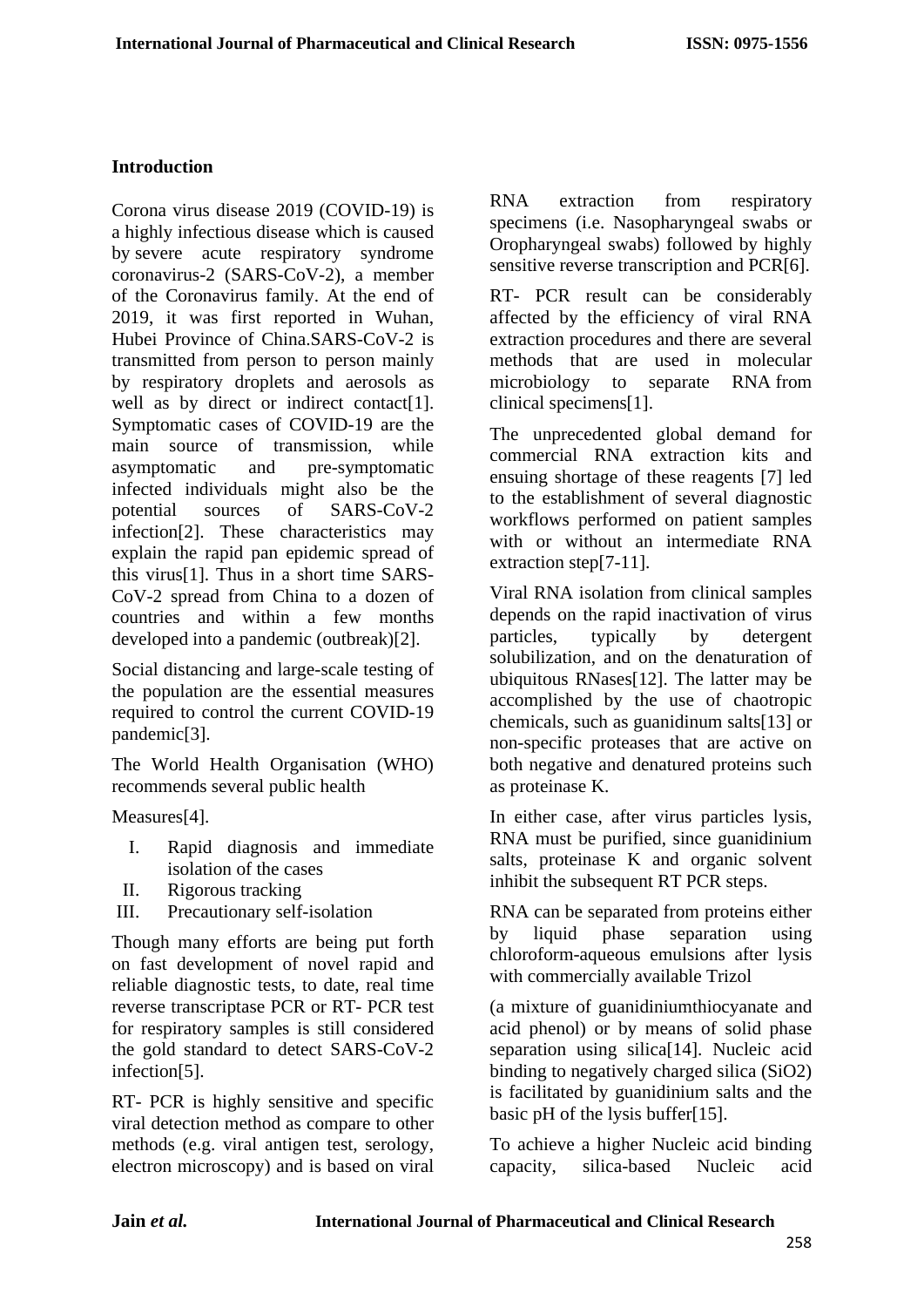extraction methods use either porous silica matrices that are embedded in column (spin column) G12, a tip (true tips)[16], or a suspension of micro-particles can be separated from the lysate either by centrifugation or by a magnetic field provided that the microparticle dense ironcontaining cores are coated with porous silicon<sup>[17]</sup>.

The efficiency of extraction method efficiency influences notably the yield of RNA and eventually RT- PCR result. This yield of RNA can be considerably affected by the efficiency of viral RNA extraction methods/kits.

Apart from this, several methods/kits are available in market & every commercial kit manufacturer claims their extraction methods/kits as rapid, reliable, costeffective, sensitive and reproducible. In such pandemic times, when scarcity of diagnostic kits is predictable, the sharing of various protocols for RNA extraction among laboratories is required so-that laboratories doing RNA extraction for COVID-19 detection can choose reliable extraction methods.

Protocols and devices used for nucleic acid extraction have evolved from thiocynatephenol-chlorofom manual techniques to user friendly column technology and automated platforms, but no general gold standard method has yet been established.

We have chosen Easy Mag Automated extraction system as a standard method of extraction, considering it as the most sensitive method present in our lab in view of the fact that the amount of sample taken in this system (i.e. 400 ml) is almost double in comparison to other extraction systems.

The objective of present study was to compare different RNA extraction methods for detection of SARS-Cov-2 RNA from nasopharyngeal and oropharyngeal swabs using three different methods which are based on different techniques (i.e. Manual spin column based, Automated vaccum column-based and automated magnetic beads based method).

# **Material and methods:**

Sample collection

This analytical observational study was conducted in the department of Microbiology, Sawai Man Singh Medical College Jaipur, Rajasthan from December 2020 to January 2021.

We selected 200 confirmed positive (extracted by Easy Mag automated system) (remnant) samples showing a wide range of different Ct values and 20 confirmed negative samples stored in Viral Transport Media VTM (Vitromed healthcare, Biotech Park, Jaipur, Rajasthan) for this study.

In order to compare quality of three extractions methods, all samples were aliquoted separately for each extraction technique.

- 1. Extraction by manual method (spin column base): was done by as per manufacturer's instructions.
- 2. Extraction by QIA cube HT (vaccum column base): was done by as per manufacturer's instructions.
- 3. Extraction by Perkins Elmer chemagic 360: (magnetic beads based):

Was done after thorough vortexing, followed by brief centrifugation of the VTM, 300 µl of the sample was transferred to a 96 deep well processing plate to which 4 µl Poly (A) RNA , 10 µl of proteinase K, 300 µl lysis buffer along with 150µl magnetic beads and 900 µl of RNA binding buffer were previously dispensed.

The beads/ RNA mixture was washed with washing buffer and elutes were obtained in elution buffer in the automated system (PerkinsElmerchemagic 360).

**Real time PCR (TruPCR master mix)**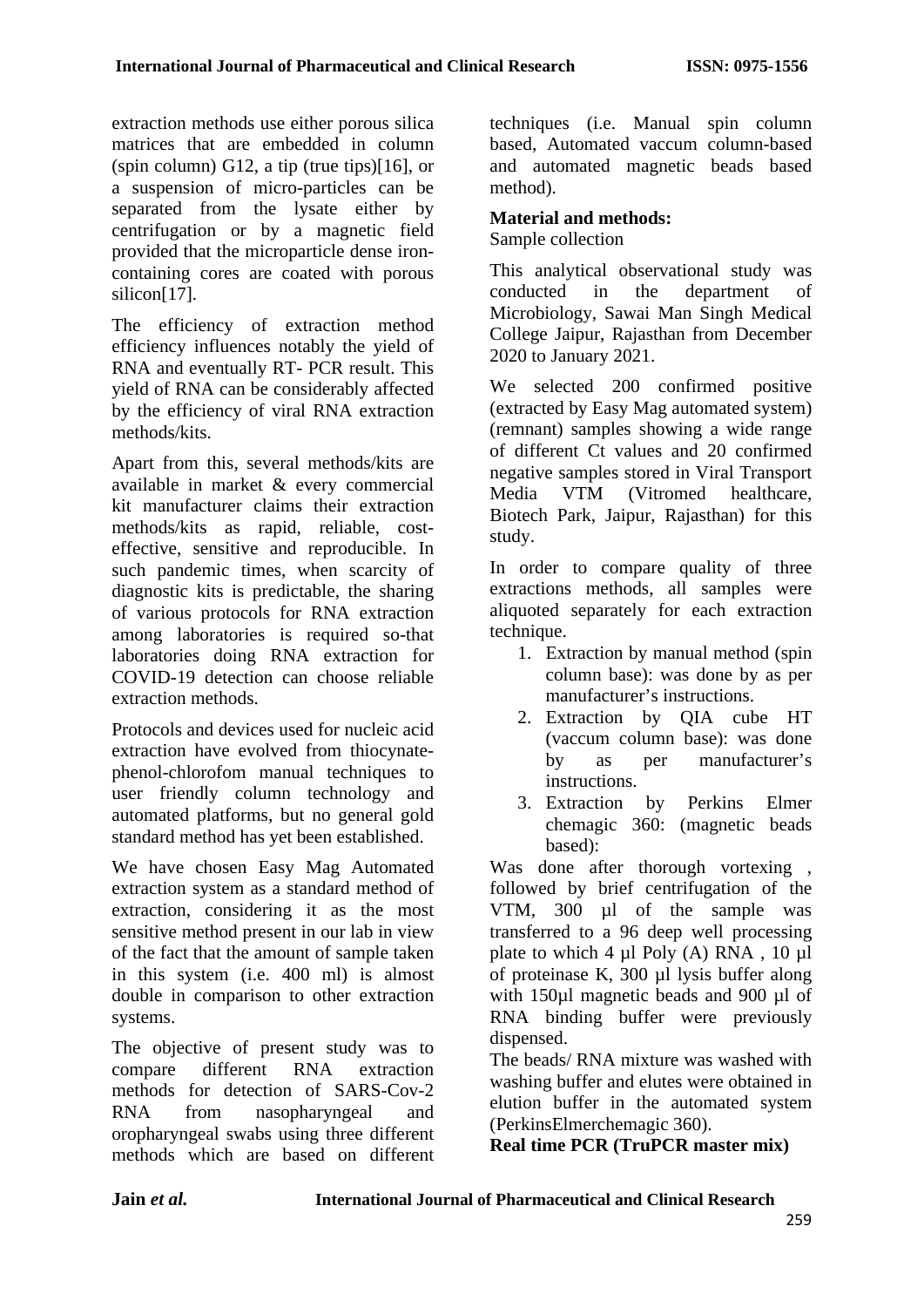The primers used in TruPCR RT PCR kit are designed to target E gene, N/RdRp and RnasePgenes. For PCR, 10 ul RNA and 15 ul PCR master mix solution containing 10 ul master mix reagent, 0.35 ul Enzyme mix and 4.65 ul of primer probe mix. Cyclic conditions used as per the manufacturer's instructions were  $50^{\circ}$  C for 15 mins,  $95^{\circ}$ C for 5 mins, then 38 repeat cycles of  $95^{\circ}$ C for 5 secs,  $60^{\circ}$ C for 40 secs and 72 $^{\circ}$ C for 15 secs, using BioradCFx platform.

**Interpretation:** The data was tabulated, and interpretation was done by using percentages.

# **Results:**

| S. No                                           |                                                      | RDRP or E and Rnase-P Gene Detected    |               |  |
|-------------------------------------------------|------------------------------------------------------|----------------------------------------|---------------|--|
|                                                 | <b>Extraction Method</b>                             | In Total 200 Covid-19 Positive Samples |               |  |
|                                                 |                                                      | Neat Sample<br>Sample at               |               |  |
|                                                 |                                                      |                                        | 1:10 Dilution |  |
|                                                 | Manual (Spin Column based) <sup><math>@</math></sup> | 194(97%)/200                           | 194(97%)/200  |  |
| 2.                                              | Automated (Spin Column based) <sup>#</sup>           | 192(96%)/200                           | 192(96%)/200  |  |
| 3.                                              | Automated (Magnetic beads based)\$                   | 198(98%)/200                           | 198(98%)/200  |  |
| @ HI Media, # Qiacube HT from Qiagen, \$perkins |                                                      |                                        |               |  |

#### **Table 1: Analytical Sensitivity of three Extraction Methods**

| Table 2:                                |                                               |                            |                          |  |  |
|-----------------------------------------|-----------------------------------------------|----------------------------|--------------------------|--|--|
| Interpretation                          | Manual                                        | Automated                  | Automated                |  |  |
|                                         | (Spin Column based) <sup><math>@</math></sup> | $(Spin Column based)^{\#}$ | (Magnetic beads based)\$ |  |  |
| Positive*                               | 193                                           | 188                        | 198                      |  |  |
| Negative <sup><math>\wedge</math></sup> |                                               | 4                          |                          |  |  |
| Invalid**                               | h                                             | 8                          |                          |  |  |
| Extraction<br>done<br>##                | 194 (97%)                                     | 192 (96%)                  | 198(99%)                 |  |  |

*@ HI Media, # Qiacube HT from Qiagen, \$perkins*

# **Table 3:**

| Interpretation                            | <b>RDRP</b> | E      | <b>RNaseP</b>      | Extraction <sup>##</sup> |
|-------------------------------------------|-------------|--------|--------------------|--------------------------|
| Positive*                                 | $^{+}$      | $^{+}$ | $\pm$              | Done                     |
| $Negative^{\wedge}$                       |             |        | $^{+}$             | Done                     |
| (Inconclusive result) IR <sup>%</sup>     | $^{+}$      | $^+$   |                    | Done                     |
| $Invalid**$                               |             |        |                    | Not Done                 |
|                                           |             |        | <b>RNaseP</b>      |                          |
| <b>Result Interpretation</b>              | <b>RDRP</b> | E gene | (Internal control) |                          |
| Novel coronavirus SARS CoV-2 RNA detected | $^+$        | $^{+}$ | $+/-$              |                          |
| Novel coronavirus SARS CoV-2 RNA NOT      |             |        | $^{+}$             |                          |
| detected                                  |             |        |                    |                          |
| (Inconclusive result) IR                  |             | $^{+}$ | $+/-$              |                          |
| <i>Invalid</i>                            |             |        |                    |                          |

*Positive\*, Negative^, (Inconclusive result) IR%, Invalid\*\**

A panel consisting of 200 Covid-19 positive and 20 Covid-19 negative samples were extracted by three methods ( i.e. Manual column based, automated columnbased and automated magnetic beadsbased method). The extracted material/elutes were put for real-time RT-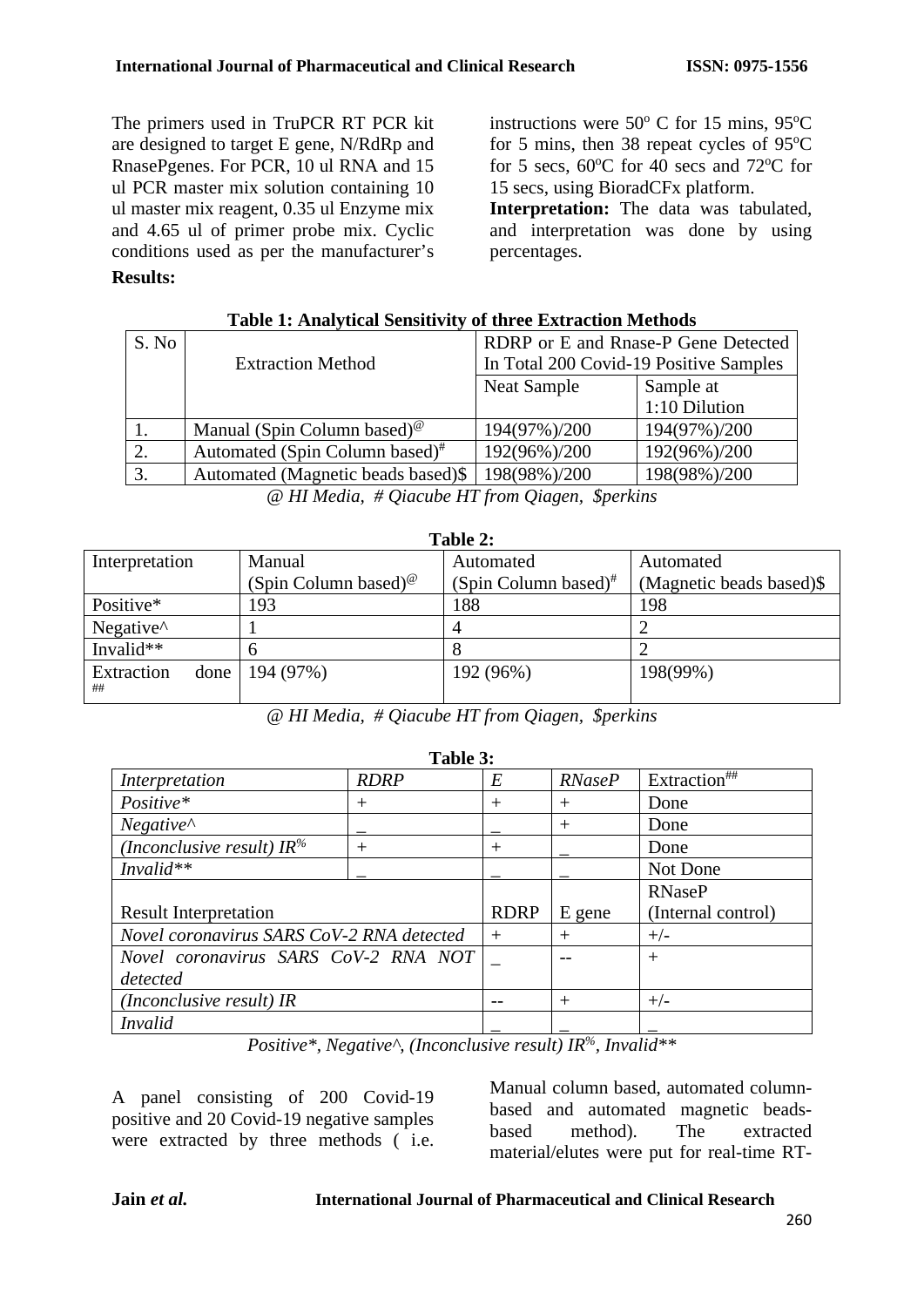PCR assay for the detection of SARS CoV-2 RNA. All samples were also tested at a 1:10 dilution to detect the extraction efficiency and presence of PCR inhibitors if any.

Positive and negative controls were also put in every PCR run simultaneously.

Out of 200 Covid-19 positive samples, 194 (97%) samples showed E/RDRP and RNaseP genes with manual spin columnbased method. (Hi-media) **Table 2** 6 (3%) samples showed invalid results where no gene were detected. **Table 2** By using Qia cube HT (Automatedvaccumcolumn based system from Qiagen) out of the 200 Covid-19 positive samples, 192 (96%) samples showed E/RDRP and RNase-P genes and 8(4%) samples showed invalid results. **Table 2**

With Automated Magnetic beads based extraction system, out of 200 Covid-19 positive samples, 198 (99%) samples showed E/RDRP and RNase-P genes. Only 2(1%) samples showed invalid results. **Table 2** 

All 20 Covid-19 negative sample showed negative results by three methods without any invalid result.

There was no difference noted between neat sample and 1:10 diluted samples.

Positive control and negative control showed valid results.

There was no major difference seen in individual samples' ct values between three extraction system. (data not shown). (Difference of more than 3CT value between three extraction system for every sample were considered)

| Table 4.: Time & Cost Comparison for three Extraction Methods |  |
|---------------------------------------------------------------|--|
|---------------------------------------------------------------|--|

| S.<br>N <sub>o</sub> | <b>Extraction Method</b>         | No.<br>extracted<br>specimens | Time<br>Min/Run   | Aprox. Cost<br>In INR |
|----------------------|----------------------------------|-------------------------------|-------------------|-----------------------|
|                      | Manual (Spin Column based)       | 94(24x4)                      | $200 \text{ min}$ | 60                    |
|                      | Automated (Column based)         | 94                            | 60-120 min        | 200                   |
|                      | Automated (Magnetic beads based) | 94                            | $40-45$ min       | 140                   |

*@ HI-Media, # Qiacube HT from Qiagen, \$perkins*

# **Discussion:**

The Covid 19 pandemic is still ongoing globally, causing severe illness and deaths.

Although many antigen detecting rapid tests have been developed, detection of viral RNA by RT/PCR from oro nasopharyngeal swabs is still the most sensitive test to confirm SARS CoV-2 suspected cases.(Ad )

RNA extraction /isolation is the main step in diagnosis of Covid -19 and though many laboratories have extraction system available automated, many others mainly in developing countries do not have these options.

Besides this, shortage of products may lead to a situation that even automated laboratories may have to shift to manual extraction process to fulfill the diagnostic requirements.

Since the extraction efficiency influences notably the yield of RNA, laboratories doing RNA extraction for COVID-19 detection should choose reliable extraction methods.

In such pandemic time whenever a specifickit could be in short supply due to great demand of materials and reagents or dependencies on single suppliers may led to facing long delivery time when an increasing number of patients wait for diagnostic result, an alternative,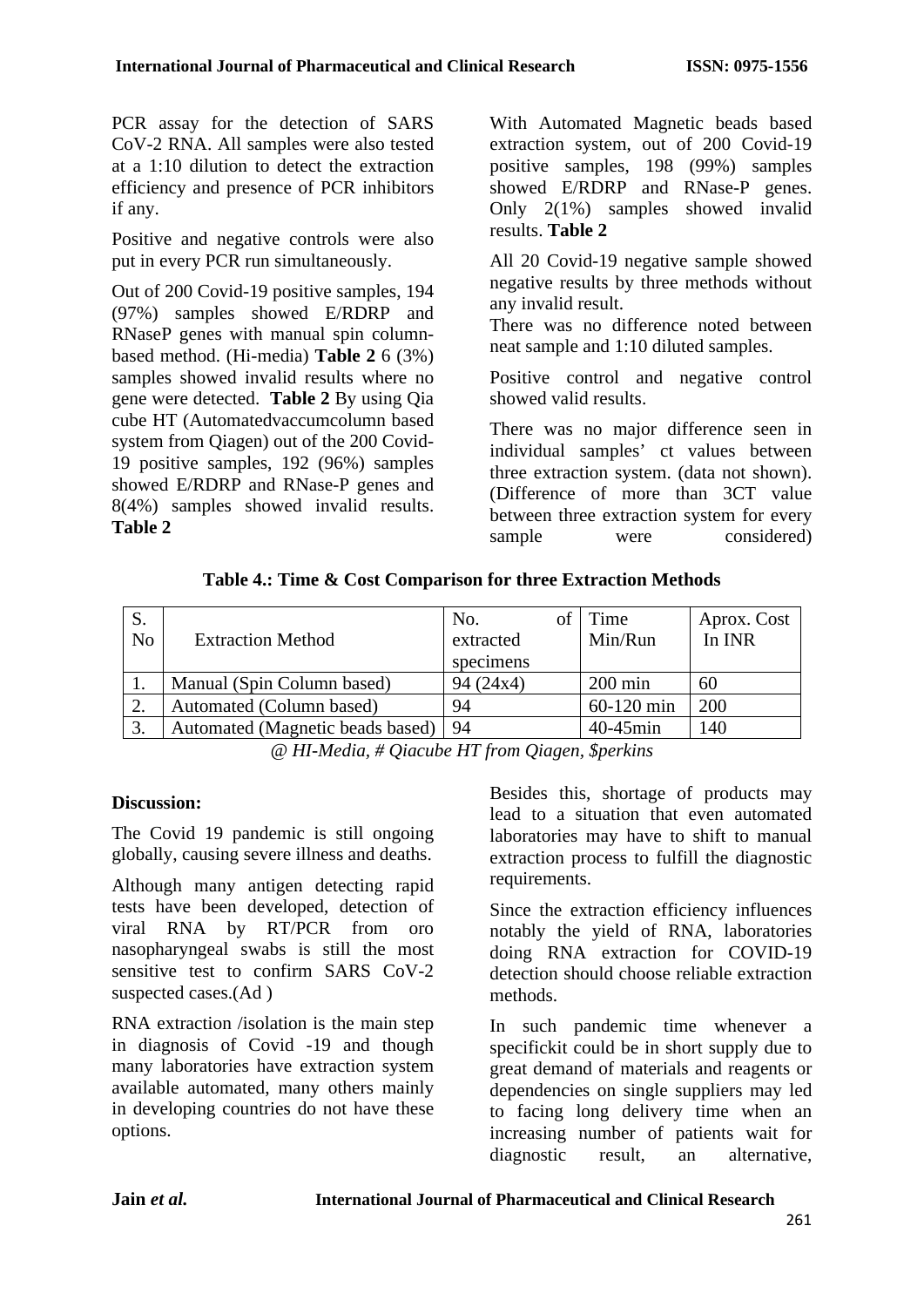interchangeable, and reliable extraction method should be available.

In this study, performance of alternative methods of three nucleic acid extractions methods (i.e. automated magnetic beads, automated& manual silica column-based) were compared. We achieved diagnostic quality RT PCR results with all three methods, and there was no significant difference seen between the tested methods. The column-based silica methods (manual as well as automated) presented results almost as good as good as the magnetic beads method. *were comparable with both techniques.*

For the automated magnetic beads and automated silica column-based method, the Ct values reported for the SARS-CoV-2 genes were similarly comparable to those reported for the Manual method.

Automated magnetic beads-based technique is cheaper and took less<br>processing time in comparison to processing time in comparison to automated column-based silica method. Table 4

Similar to our findings, other studies that have compared the magnetic beads with silica Column-based methods for human gut microbial community profiling obtained higher amounts of nucleic acids extracted with the magnetic beads methods and greater species diversity, it also showed that manual extraction presented similar results to the automated ones when taking into account the reproducibility of microbial profiles, although it might be different for nucleic acid yields[18].

However, most studies that have done comparison of different extraction methods have used stool samples for bacterial detection[19-20].

It is suggested by the present study that the manual method is a reliable method for RNA extraction and fully comparable to automated systems with respect to detection of SARS-COV-2 in

oropharyngeal samples collected from patients with suspected cases of COVID-19. It is favored among scientists for small scale RNA purification setups, due to its low cost, robustness, versatility and ease of use. Table3 This method can be easily scalable to volumes usable for clinical diagnostics as a supplement to conventional automated systems[21].

While there are numerous advantages to the Manual method, there are also inherent limitations. In comparison to automated RNA extraction systems there is extensive hands-on time, technically demanding and inadvertently risks of human errors. However, well established workflows can minimize these risks to very low levels[21].

As technology and demand both trend upward, it's becoming increasingly apparent that automation in labs is the next step in molecular microbiology research. Automated extraction systems tend to be specifically designed instruments that help simplify and increase output of nucleic acid extraction. Not only do automated machines decrease turnaround time and labor costs needed, it also increases safety, quality, and reliably high yield. Table3A major concern in the implementation of automated instrumentation to extract nucleic acid for use in amplification assay arethe potential for cross contamination of negative specimens as consequences of aerosolization, faulty robotics, or robotic error. However we did not find any contamination in all negative samples.Ref

In conclusion, we recommended all three RNA extraction methods (i.e. magnetic beads & silica column-based) are interchangeable in a diagnostic workflow for the SARS CoV-2 by RT-PCR and can be taken into account for SARS CoV-2 detection in possible future shortage of one kit or times of crisis in such pandemic time.

# **Reference:**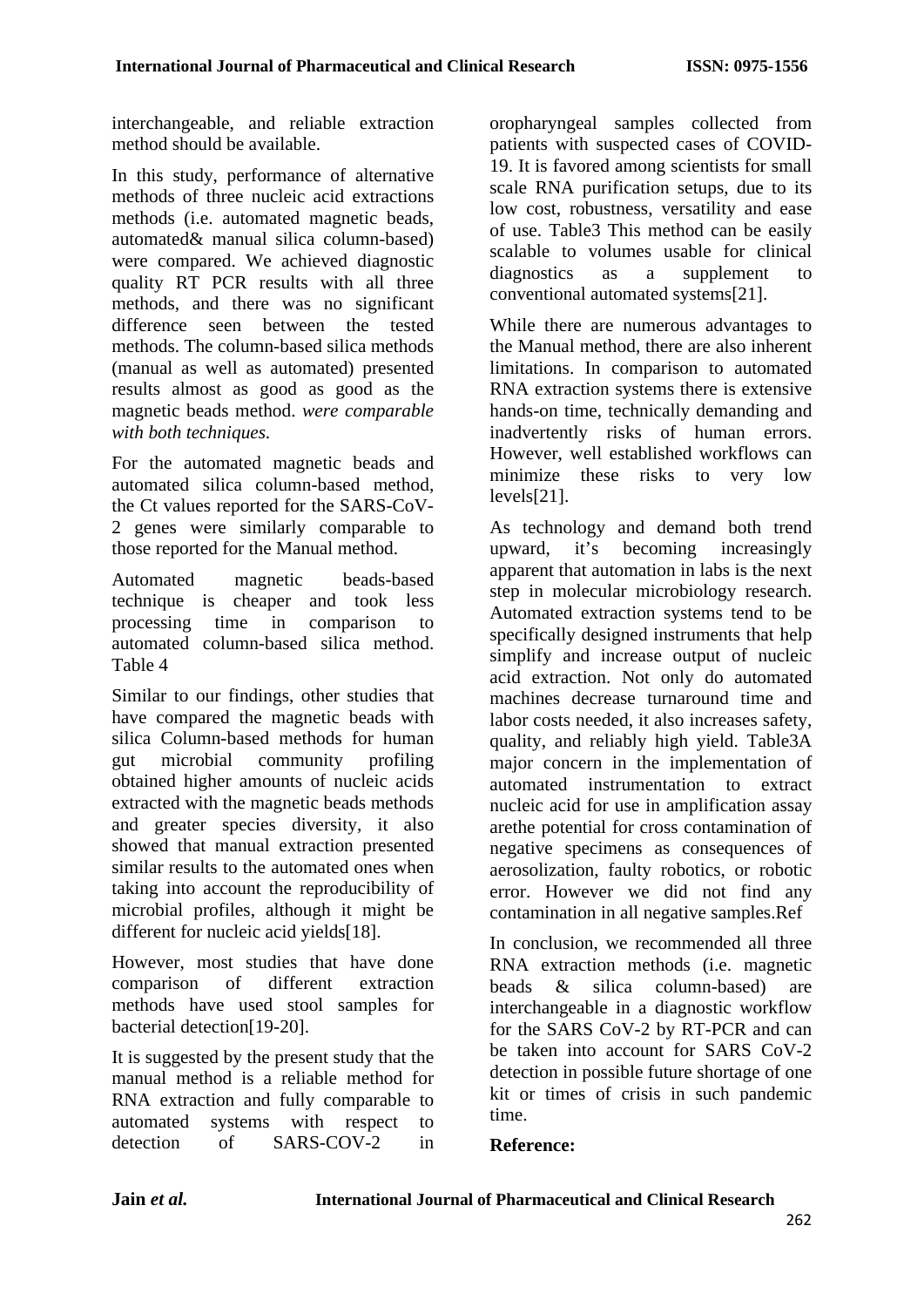- 1. Ambrosi C, Prezioso C, Checconi P, Scribano D, Sarshar M, Capannari M, Tomino C, Fini M, Garaci E, Palamara AT, De Chiara G, Limongi D. SARS-CoV-2: Comparative analysis of different RNA extraction methods. J Virol Methods. 2021 Jan; 287:114008.
- 2. Cucinotta D, Vanelli M. WHO Declares COVID-19 a Pandemic. Acta Biomed. 2020 Mar 19;91(1):157-160.
- 3. Comparison of Different Kits for SARS-CoV-2 RNA Extraction Marketed in Brazil Ana Karolina Antunes Eisen, Meriane Demoliner, Jul iana Schons Gularte, Alana Witt Hansen, Karoline Schallenberger, Larissa Mallmann, BrunaSaraiva Herm ann, Fágner Henrique Heldt, Paula Rodrigues de Almeida, Juliane Deise Fleck, Fernando Rosado Spilk.bioRxiv 2020.05.29.1223 58.
- 4. WHO, Strategies and plans.online under: https://www.who.int/emergencies/disea ses/novelcoronavirus-2019/strategiesand-plans, 2020. (WHO,2020a)
- 5. Klein S, Müller TG, Khalid D, Sonntag-Buck V, Heuser AM, Glass B, Meurer M, Morales I, Schillak A, Freistaedter A, Ambiel I, Winter SL, Zimmermann L, Naumoska T, Bubeck F, Kirrmaier D, Ullrich S, Barreto Miranda I, Anders S, Grimm D, Schnitzler P, Knop M, Kräusslich HG, Dao Thi VL, Börner K, Chlanda P. SARS-CoV-2 RNA Extraction Using Magnetic Beads for Rapid Large-Scale Testing by RT-qPCR and RT-LAMP. Viruses. 2020 Aug 7;12(8):863.
- 6. RNA Extraction Kits for COVID-19 Tests Are in Short Supply in US The Scientist. [(accessed on 6 August 2020)]; Available online: [/www.the](http://www.the-scientist.com/news-opinion/rna-extraction-kits-for-covid-19-tests-are-in-short-supply-in-us-67250)[scientist.com/news-opinion/rna](http://www.the-scientist.com/news-opinion/rna-extraction-kits-for-covid-19-tests-are-in-short-supply-in-us-67250)[extraction-kits-for-covid-19-tests-are](http://www.the-scientist.com/news-opinion/rna-extraction-kits-for-covid-19-tests-are-in-short-supply-in-us-67250)[in-short-supply-in-us-67250](http://www.the-scientist.com/news-opinion/rna-extraction-kits-for-covid-19-tests-are-in-short-supply-in-us-67250)
- 7. Aitken J., The Crick COVID-19 Consortium. Ambrose K., Barrell S.,

Beale R., Bineva-Todd G., Biswas D., Byrne R., Caidan S., Cherepanov P., et al. Scalable and Robust SARS-CoV-2 Testing in an Academic Center. Nat. Biotechnol. 2020; 38:927–931.

- 8. Guruceaga X., Sierra A., Marino D., Santin I., Nieto-Garai J.A., Bilbao J.R., Lorizate M., Aspichueta P., coBIG (COVID19 Basque Inter-institutional Group) Mayor U. Fast SARS-CoV-2 Detection Protocol Based on RNA Precipitation and RT-qPCR in Nasopharyngeal Swab Samples. medRxiv. 2008
- 9. Zhao Z., Cui H., Song W., Ru X., Zhou W., Yu X. A Simple Magnetic Nanoparticles-Based Viral RNA Extraction Method for Efficient Detection of SARS-CoV-2. bioRxiv. 2020
- 10. Thi V.L.D., Herbst K., Boerner K., Meurer M., Kremer L.P., Kirrmaier D., Freistaedter A., Papagiannidis D., Galmozzi C., Stanifer M.L., et al. A Colorimetric RT-LAMP Assay and LAMP-Sequencing for Detecting SARS-CoV-2 RNA in Clinical Samples. Sci. Transl. Med. 2020:eabc7075
- 11. Lever M.A., Torti A., Eickenbusch P., Michaud A.B., Antl-Temkiv T.Å., Jã¸rgensen B.B., Šantl-Temkiv T., Jørgensen B.B. A Modular Method for the Extraction of DNA and RNA, and the Separation of DNA Pools from Diverse Environmental Sample Types. Front. Microbiol. 2015; 6:476.
- 12. Chomczynski P., Sacchi N. The Single-Step Method of RNA Isolation by Acid GuanidiniumThiocyanate–Phenol– Chloroform Extraction: Twenty-Something Years on. Nat. Protoc. 2006; 1:581–585.
- 13. Boom R., Sol C.J., Salimans M.M., Jansen C.L., Dillen P.M.W.-V., Van Der Noordaa J. Rapid and Simple Method for Purification of Nucleic Acids. J. Clin. Microbiol. 1990; 28:495–503.